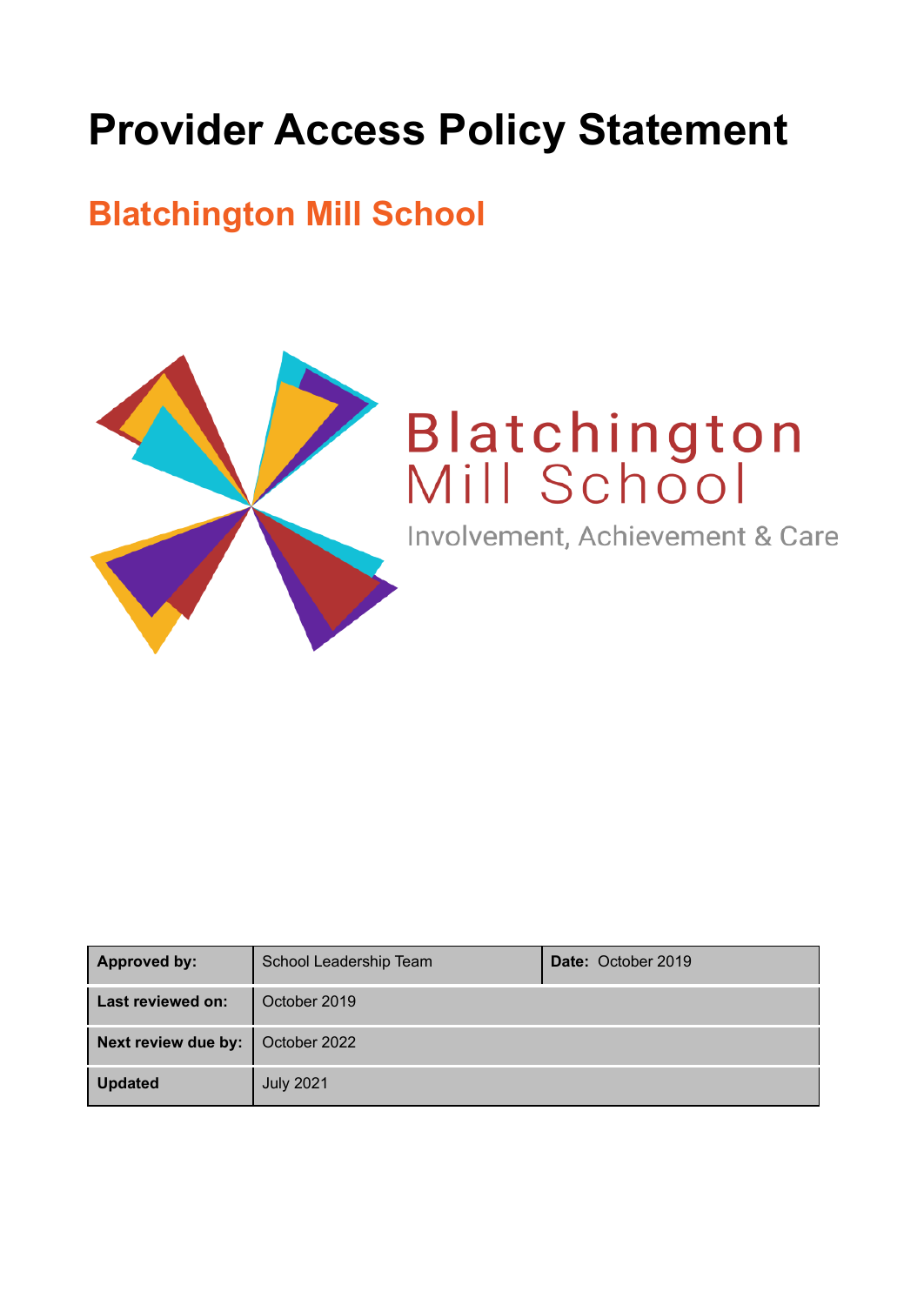# **Contents**

| 1. Aims                                   | $\overline{2}$ |
|-------------------------------------------|----------------|
| 2. Statutory requirements                 | $\overline{2}$ |
| 3. Student entitlement                    | $\overline{2}$ |
| 4. Management of provider access requests | $\overline{2}$ |
| 5. Monitoring arrangements                | 3              |
|                                           |                |

# <span id="page-1-0"></span>**1. Aims**

This policy statement aims to set out our school's arrangements for managing the access of education and training providers to students for the purpose of giving them information about their offer.

It sets out:

- Procedures in relation to requests for access
- The grounds for granting and refusing requests for access
- Details of premises or facilities to be provided to a person who is given access

## <span id="page-1-1"></span>**2. Statutory requirements**

Schools are required to ensure that there is an opportunity for a range of education and training providers to access students in years 8 to 13 for the purposes of informing them about approved technical education, qualifications or apprenticeships.

Schools must also have a policy statement that outlines the circumstances in which education and training providers will be given access to these students. This is outlined in section 42B of the [Education](https://www.legislation.gov.uk/ukpga/1997/44/section/42B) Act 1997. This policy shows how our school complies with these requirements.

## <span id="page-1-2"></span>**3. Student entitlement**

All students in years 8 to 11 at Blatchington Mill School are entitled to:

- Find out about technical education qualifications and apprenticeship opportunities, as part of our careers programme which provides information on the full range of education and training options available at each transition point
- Hear from a range of local providers about the opportunities they offer, including technical education and apprenticeships
- Understand how to make applications for the full range of academic and technical courses

## <span id="page-1-3"></span>**4. Management of provider access requests**

#### **4.1 Procedure**

A provider wishing to request access should contact Jake Alexander, Head of Careers

Telephone: 01273 736244 Email: careers@blatchingtonmill.org.uk